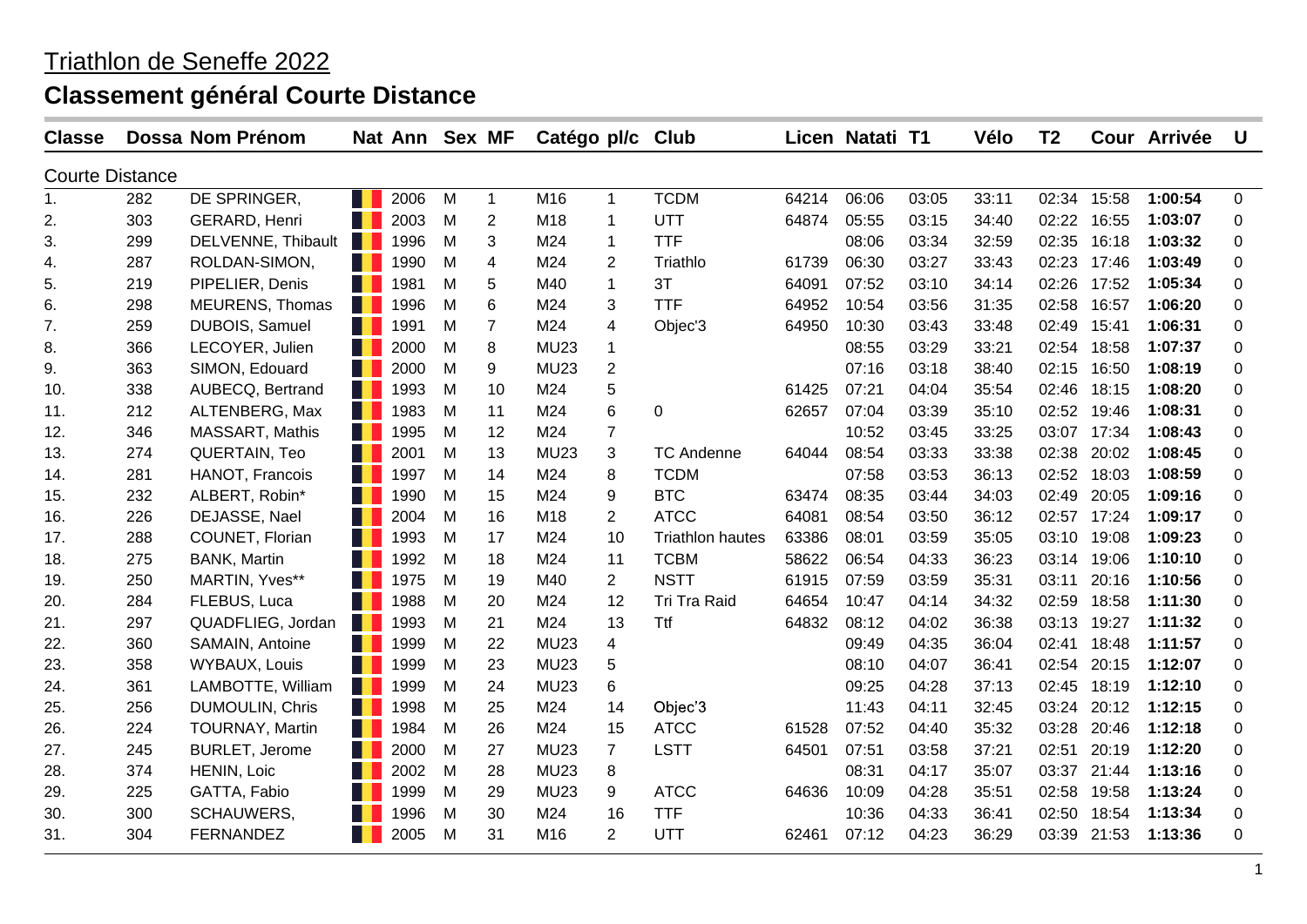| <b>Classe</b> |     | Dossa Nom Prénom      |     | Nat Ann Sex MF |   |    | Catégo pl/c     |             | <b>Club</b>    |              | Licen Natati T1 |       | Vélo  | T <sub>2</sub> |       | Cour Arrivée | U |
|---------------|-----|-----------------------|-----|----------------|---|----|-----------------|-------------|----------------|--------------|-----------------|-------|-------|----------------|-------|--------------|---|
| 32.           | 283 | BARTHELEMY,           | H.  | 1993           | M | 32 | M24             | 17          | <b>TCDM</b>    | 63442        | 08:41           | 04:13 | 38:06 | 03:02          | 19:46 | 1:13:48      | 0 |
| 33.           | 332 | LECOMTE, Jonathan     |     | 1989           | M | 33 | M24             | 18          |                |              | 09:35           | 04:23 | 34:21 | 03:23          | 22:09 | 1:13:51      | 0 |
| 34.           | 352 | FERRARI, Arnaud       | H   | 1996           | M | 34 | M24             | 19          |                |              | 08:39           | 04:13 | 35:07 | 03:26          | 23:09 | 1:14:34      | 0 |
| 35.           | 273 | PAQUOT, Erwan         | H   | 2006           | M | 35 | M16             | 3           | SG3A           | 64660        | 07:07           | 03:59 | 38:57 | 02:55          | 22:17 | 1:15:15      | 0 |
| 36.           | 356 | <b>BANSE, Nicolas</b> |     | 1998           | M | 36 | M24             | 20          |                |              | 10:10           | 04:18 | 39:20 | 02:35          | 18:59 | 1:15:22      | 0 |
| 37.           | 355 | MELOTTE, Florent      |     | 1998           | М | 37 | M24             | 21          |                |              | 08:59           | 04:04 | 36:08 | 03:16          | 23:00 | 1:15:27      | 0 |
| 38.           | 291 | VAN EYCKE,            | п   | 1996           | M | 38 | M24             | 22          | <b>TRIGT</b>   | 63554        | 08:32           | 04:17 | 37:31 | 03:14          | 22:03 | 1:15:37      | 0 |
| 39.           | 378 | JAMINON, Mathis       | . . | 2003           | M | 39 | M18             | 3           |                |              | 10:12           | 04:26 | 37:04 | 03:28          | 21:05 | 1:16:15      | 0 |
| 40.           | 252 | PETION, Corentin      | ш   | 1992           | M | 40 | M24             | 23          | Obec'3         | 64945        | 08:42           | 04:30 | 37:51 | 03:38          | 21:39 | 1:16:20      | 0 |
| 41.           | 257 | MAUHIN, Benoit        |     | 1983           | M | 41 | M24             | 24          | Objec'3        |              | 09:28           | 03:58 | 38:20 | 03:24          | 21:21 | 1:16:31      | 0 |
| 42.           | 367 | MAES, William         |     | 2000           | M | 42 | <b>MU23</b>     | 10          |                |              | 09:57           | 04:51 | 38:12 | 03:44          | 19:59 | 1:16:43      | 0 |
| 43.           | 214 | RASSART, Jorick       |     | 1994           | M | 43 | M24             | 25          | 0              | 0            | 10:07           | 04:44 | 35:34 | 03:53          | 22:32 | 1:16:50      | 0 |
| 44.           | 279 | HEULLE, Naomi         | m   | 1996           | F | 1  | F <sub>24</sub> | $\mathbf 1$ | <b>TCDM</b>    | 64087F 08:08 |                 | 04:24 | 39:47 | 02:58          | 21:46 | 1:17:03      | 0 |
| 45.           | 228 | ANNET, Maximilien     | . . | 2002           | M | 44 | <b>MU23</b>     | 11          | <b>BATT</b>    | 62783        | 09:39           | 04:44 | 37:19 | 03:12          | 22:28 | 1:17:22      | 0 |
| 46.           | 372 | JEANMART, Florian     | ш   | 2002           | М | 45 | <b>MU23</b>     | 12          |                |              | 09:21           | 05:11 | 40:12 | 03:21          | 19:40 | 1:17:45      | 0 |
| 47.           | 223 | LANCELLE, Julien      |     | 1982           | М | 46 | M40             | 3           | <b>ATCC</b>    | 62576        | 08:09           | 05:08 | 39:16 | 03:24          | 21:53 | 1:17:50      | 0 |
| 48.           | 235 | RADOT, Thomas         |     | 1978           | M | 47 | M40             | 4           | <b>ETC</b>     | 62536        | 07:40           | 05:27 | 41:16 | 03:35          | 20:02 | 1:18:00      | 0 |
| 49.           | 340 | DE COOMAN, Edwin      | H   | 1993           | м | 48 | M24             | 26          |                |              | 08:40           | 04:44 | 38:21 | 03:14          | 23:16 | 1:18:15      | 0 |
| 50.           | 330 | DOLLET,               |     | 1989           | M | 49 | M24             | 27          |                |              | 08:01           | 04:28 | 40:29 | 03:26          | 21:52 | 1:18:16      | 0 |
| 51.           | 337 | <b>VAN DEN</b>        |     | 1993           | М | 50 | M24             | 28          |                |              | 09:56           | 04:47 | 38:40 | 03:58          | 21:10 | 1:18:31      | 0 |
| 52.           | 244 | ROUVROY, Hendrik      | п   | 1988           | M | 51 | M24             | 29          | <b>JETT</b>    |              | 07:14           | 05:41 | 39:26 | 03:48          | 22:36 | 1:18:45      | 0 |
| 53.           | 334 | MAIGRE, Jamy          | H   | 1990           | М | 52 | M24             | 30          |                |              | 10:10           | 04:33 | 38:22 | 03:49          | 22:08 | 1:19:02      | 0 |
| 54.           | 383 | <b>BERTAU, Arthur</b> | H   | 2000           | М | 53 | <b>MU23</b>     | 13          |                | 64634        | 10:02           | 03:19 | 40:24 | 03:22          | 22:11 | 1:19:18      | 0 |
| 55.           | 354 | BARBEZ, Augustin      | . . | 1998           | M | 54 | M24             | 31          |                |              | 10:20           | 05:29 | 40:10 | 03:27          | 19:55 | 1:19:21      | 0 |
| 56.           | 369 | LAURENT, Léopold      |     | 2001           | M | 55 | <b>MU23</b>     | 14          |                |              | 08:39           | 04:46 | 39:55 | 03:27          | 22:40 | 1:19:27      | 0 |
| 57.           | 239 | LEDEGANCK, Robin      | ш   | 1991           | M | 56 | M24             | 32          | <b>HTT</b>     | 64752        | 13:08           | 05:18 | 36:29 | 03:43          | 20:52 | 1:19:30      | 0 |
| 58.           | 380 | <b>BLANC, Antione</b> |     | 2003           | M | 57 | M18             | 4           |                |              | 10:48           | 04:34 | 40:29 | 03:21          | 21:01 | 1:20:13      | 0 |
| 59.           | 241 | COLLIN, Jerome**      | ш   | 1980           | M | 58 | M40             | 5           | Jett           |              | 09:34           | 05:02 | 40:24 | 03:40          | 22:08 | 1:20:48      | 0 |
| 60.           | 220 | FAUCON, Bastien       |     | 1997           | M | 59 | M24             | 33          | 3T             | 64672        | 08:41           | 05:07 | 42:47 | 03:00          | 21:25 | 1:21:00      | 0 |
| 61.           | 353 | VANHELLEPUTTE,        | Ш   | 1997           | M | 60 | M24             | 34          |                |              | 11:10           | 05:28 | 36:45 | 04:43          | 22:56 | 1:21:02      | 0 |
| 62.           | 335 | JALBY, Martin         |     | 1991           | M | 61 | M24             | 35          |                |              | 11:25           | 05:15 | 38:39 | 03:18          | 22:27 | 1:21:04      | 0 |
| 63.           | 265 | JOTTARD, Christophe   |     | 1975           | М | 62 | M40             | 6           | P <sub>8</sub> | 59599        | 10:03           | 04:58 | 39:17 | 04:04          | 22:44 | 1:21:06      | 0 |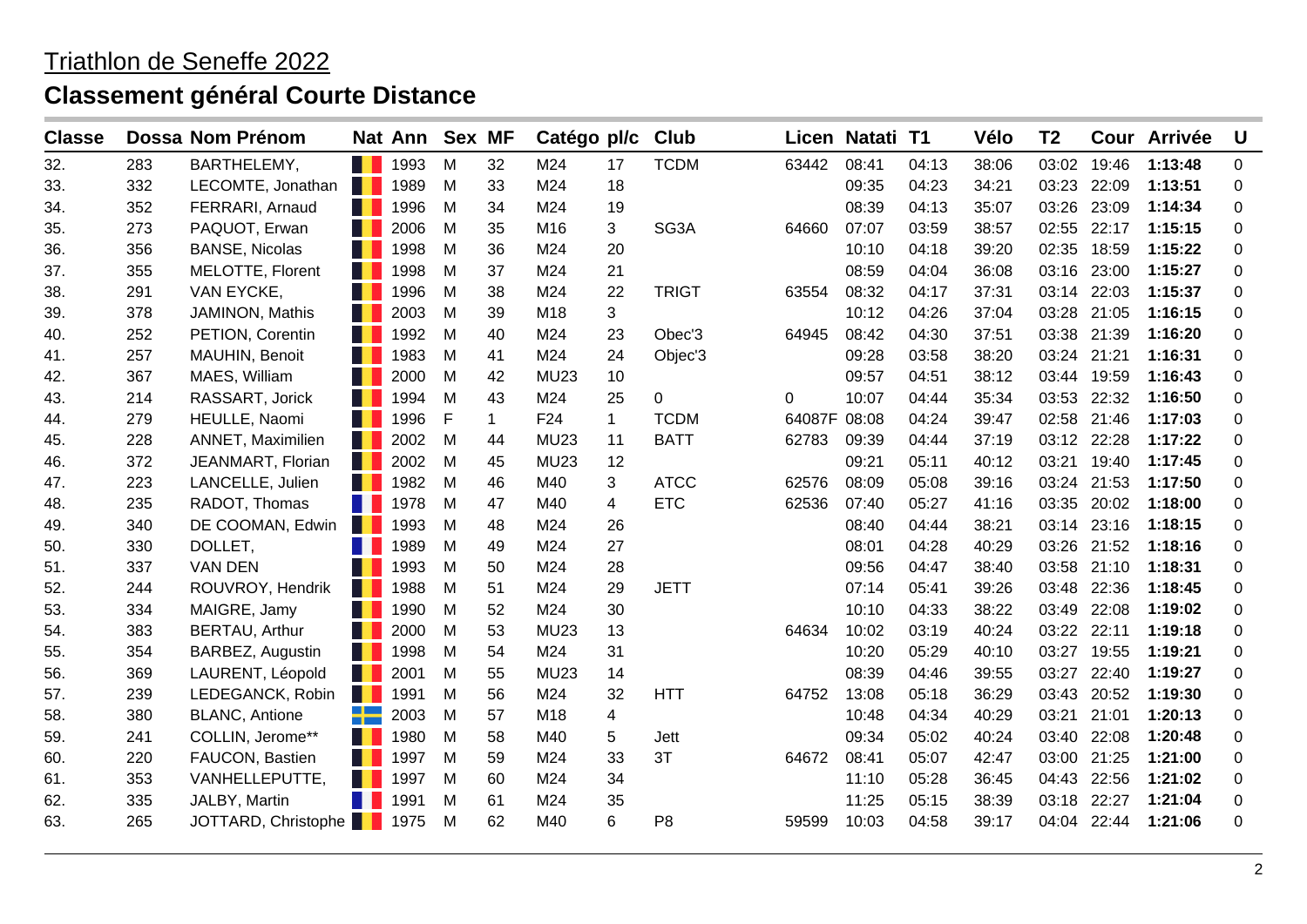| <b>Classe</b> |     | Dossa Nom Prénom         |               | Nat Ann | Sex MF |                | Catégo pl/c     |                | Club                  |              | Licen Natati T1 |       | Vélo  | T <sub>2</sub> |       | Cour Arrivée | U                |
|---------------|-----|--------------------------|---------------|---------|--------|----------------|-----------------|----------------|-----------------------|--------------|-----------------|-------|-------|----------------|-------|--------------|------------------|
| 64.           | 243 | LEMPEREUR, Celine        | . .           | 1984    | F      | $\overline{2}$ | F24             | 2              | Jett                  | 64744F 09:25 |                 | 05:28 | 41:00 | 03:03          | 22:12 | 1:21:08      | $\mathbf 0$      |
| 65.           | 227 | BOONE, Kevin**           |               | 1990    | M      | 63             | M24             | 36             | <b>ATRIAC</b>         |              | 09:42           | 06:26 | 36:57 | 03:54          | 24:09 | 1:21:08      | 0                |
| 66.           | 222 | FINN, Hugo               | H.            | 1999    | M      | 64             | <b>MU23</b>     | 15             | 3T Triathlon          | 64614        | 11:06           | 05:58 | 38:23 | 03:34          | 22:11 | 1:21:12      | 0                |
| 67.           | 375 | BODART, Sam              |               | 2002    | M      | 65             | <b>MU23</b>     | 16             |                       |              | 09:17           | 04:49 | 41:19 | 03:48          | 22:02 | 1:21:15      | 0                |
| 68.           | 229 | LAURENT, Manon**         | H.            | 1996    | F      | 3              | F <sub>24</sub> | 3              | <b>BINGOAL-WB</b>     |              | 10:24           | 05:16 | 38:07 | 04:22          | 23:17 | 1:21:26      | $\boldsymbol{0}$ |
| 69.           | 255 | COLLIN, Manon            |               | 1994    | F      | 4              | F <sub>24</sub> | 4              | Objec'3               | 64944F 09:24 |                 | 05:17 | 41:15 | 03:37          | 22:15 | 1:21:48      | $\mathbf 0$      |
| 70.           | 249 | DOUGLAS, Bruce           |               | 1971    | M      | 66             | M50             | $\mathbf{1}$   | <b>NSTT</b>           |              | 11:36           | 04:41 | 36:53 | 04:24          | 24:32 | 1:22:06      | 0                |
| 71.           | 253 | SCHOONBROODT,            | a kata        | 1972    | М      | 67             | M50             | $\overline{2}$ | Objec'3               |              | 12:31           | 05:18 | 40:47 | 03:20          | 20:11 | 1:22:07      | 0                |
| 72.           | 221 | COULON, Adriel           |               | 1998    | м      | 68             | M24             | 37             | 3T                    | 64766        | 11:24           | 06:37 | 39:07 | 03:42          | 21:33 | 1:22:23      | 0                |
| 73.           | 266 | DERMIENCE, Cédric        | a ka          | 1987    | M      | 69             | M24             | 38             | Pas                   |              | 10:26           | 05:20 | 42:38 | 02:50          | 21:18 | 1:22:32      | 0                |
| 74.           | 289 | VANDRIESSCHE,            |               | 1990    | F      | 5              | F <sub>24</sub> | 5              | <b>Triathlon Team</b> | 64584F 10:51 |                 | 04:08 | 42:44 | 02:58          | 22:15 | 1:22:56      | 0                |
| 75.           | 301 | LOFORTE, Rosario*        |               | 1976    | м      | 70             | M40             | $\overline{7}$ | <b>TTRS</b>           | 64493        | 13:45           | 06:23 | 37:42 | 03:48          | 21:25 | 1:23:03      | 0                |
| 76.           | 293 | <b>BOUCHER, Richard</b>  | a kata        | 1965    | м      | 71             | M50             | 3              | <b>TTB</b>            | 64815        | 10:15           | 05:32 | 38:41 | 03:44          | 24:57 | 1:23:09      | 0                |
| 77.           | 246 | <b>HEREMANS, Patrick</b> | . .           | 1964    | м      | 72             | M50             | 4              | neant                 |              | 09:45           | 06:01 | 40:30 | 04:07          | 22:50 | 1:23:13      | 0                |
| 78.           | 318 | ROISIN, Benoit           |               | 1983    | м      | 73             | M24             | 39             |                       |              | 09:33           | 04:44 | 40:48 | 03:29          | 24:43 | 1:23:17      | 0                |
| 79.           | 382 | RONDEAU, Julie           |               | 2005    | F      | 6              | F <sub>16</sub> | $\mathbf{1}$   |                       |              | 07:35           | 05:01 | 43:58 | 03:48          | 23:13 | 1:23:35      | 0                |
| 80.           | 251 | CECCHI, Ingrid           |               | 1983    | F      | 7              | F <sub>24</sub> | 6              | <b>Nstt</b>           |              | 09:57           | 05:21 | 42:18 | 03:38          | 22:24 | 1:23:38      | 0                |
| 81.           | 313 | <b>GRAINGER</b>          | $\frac{N}{N}$ | 1977    | F      | 8              | F40             | 1              |                       |              | 10:04           | 05:16 | 40:49 | 03:28          | 24:19 | 1:23:56      | 0                |
| 82.           | 267 | BARBETTE, Sophie**       | . .           | 1982    | F      | 9              | F40             | $\overline{2}$ | PDO TEAM              |              | 10:25           | 04:56 | 42:16 | 03:04          | 23:37 | 1:24:18      | 0                |
| 83.           | 278 | FOGLIA, Florent          |               | 1992    | M      | 74             | M24             | 40             | <b>TCDM</b>           | 64733        | 09:48           | 05:57 | 40:02 | 04:14          | 24:31 | 1:24:32      | 0                |
| 84.           | 322 | GONCETTE, Arnaud         |               | 1984    | М      | 75             | M24             | 41             |                       |              | 11:09           | 05:16 | 41:36 | 03:26          | 23:16 | 1:24:43      | 0                |
| 85.           | 344 | DEDOBBELEER,             |               | 1994    | м      | 76             | M24             | 42             |                       |              | 11:11           | 05:17 | 39:37 | 03:19          | 25:31 | 1:24:55      | $\mathbf 0$      |
| 86.           | 262 | BASTOGNE, Océane         | <b>T</b>      | 1999    | F      | 10             | <b>FU23</b>     | $\mathbf{1}$   | Objec'3               |              | 09:46           | 04:41 | 42:04 | 03:55          | 24:49 | 1:25:15      | 0                |
| 87.           | 350 | MOULIGNEAU,              |               | 1996    | M      | 77             | M24             | 43             |                       |              | 11:54           | 05:54 | 39:10 | 03:59          | 24:31 | 1:25:28      | $\mathbf 0$      |
| 88.           | 324 | CARPENT, Julien          |               | 1985    | M      | 78             | M24             | 44             |                       |              | 08:26           | 07:38 | 39:52 | 03:48          | 25:52 | 1:25:36      | 0                |
| 89.           | 258 | <b>BIDOUL, Gil</b>       |               | 1983    | M      | 79             | M24             | 45             | Objec'3               | 64953        | 09:45           | 04:42 | 44:42 | 03:53          | 22:37 | 1:25:39      | $\mathbf 0$      |
| 90.           | 333 | CHASSARD, Vadim          | . .           | 1990    | M      | 80             | M24             | 46             |                       |              | 10:53           | 05:04 | 40:14 | 03:51          | 25:59 | 1:26:01      | $\mathbf 0$      |
| 91.           | 379 | RONDEAU, Lola            |               | 2003    | F      | 11             | F18             | 1              |                       |              | 07:37           | 05:02 | 43:55 | 03:50          | 25:54 | 1:26:18      | 0                |
| 92.           | 254 | MOTTARD, Sophie          | . .           | 1978    | F      | 12             | F40             | 3              | Objec'3               |              | 09:47           | 04:58 | 45:15 | 03:23          | 23:09 | 1:26:32      | $\mathbf 0$      |
| 93.           | 290 | <b>KUYPERS, Delphine</b> |               | 1985    | F      | 13             | F <sub>24</sub> | 7              | <b>TRIFLY</b>         | 63333F 09:40 |                 | 05:04 | 43:17 | 03:46          | 24:51 | 1:26:38      | 0                |
| 94.           | 370 | CALDERARO,               |               | 2001    | M      | 81             | <b>MU23</b>     | 17             |                       |              | 09:31           | 06:32 | 39:37 | 05:30          | 25:39 | 1:26:49      | 0                |
| 95.           | 376 | MAILLEUX, Maylis         | . .           | 2002    | F      | 14             | <b>FU23</b>     | $\overline{2}$ |                       |              | 09:36           | 05:03 | 40:57 | 03:38          | 27:38 | 1:26:52      | $\Omega$         |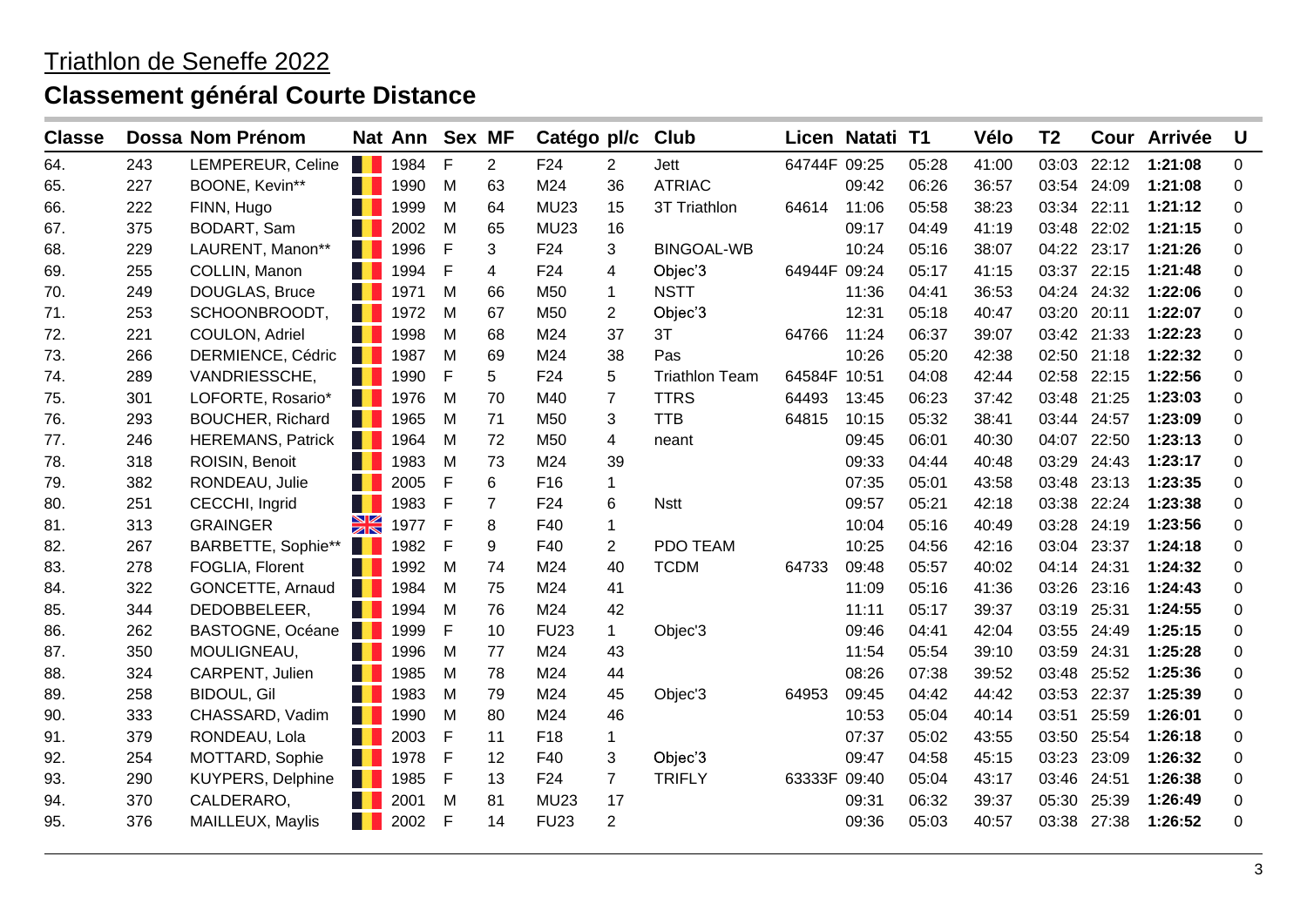| <b>Classe</b> |             | Dossa Nom Prénom         |                               | Nat Ann | Sex MF |    | Catégo pl/c Club |                |                      |              | Licen Natati T1 |       | Vélo  | T <sub>2</sub> |       | Cour Arrivée | U           |
|---------------|-------------|--------------------------|-------------------------------|---------|--------|----|------------------|----------------|----------------------|--------------|-----------------|-------|-------|----------------|-------|--------------|-------------|
| 96.           | 371         | JESSA, Gaëlle            | H.                            | 2001    | F      | 15 | <b>FU23</b>      | 3              |                      |              | 09:33           | 05:53 | 42:07 | 04:38          | 24:42 | 1:26:53      | $\mathbf 0$ |
| 97.           | 321         | CAUWE, Olivier           |                               | 1984    | M      | 82 | M24              | 47             |                      |              | 11:31           | 05:27 | 40:55 | 04:16          | 25:02 | 1:27:11      | 0           |
| 98.           | 264         | GILSON, Romain           | <b>III</b>                    | 1994    | M      | 83 | M24              | 48             | Object'3             |              | 09:40           | 05:15 | 41:48 | 04:10          | 26:21 | 1:27:14      | 0           |
| 99.           | 368         | DUPONT, Audric           | ш                             | 2001    | M      | 84 | <b>MU23</b>      | 18             |                      |              | 10:55           | 05:26 | 44:51 | 03:17          | 22:47 | 1:27:16      | 0           |
| 100.          | 242         | ROBAYE, Helene           | ш                             | 1984    | F      | 16 | F <sub>24</sub>  | 8              | <b>JETT</b>          | 63588F 10:14 |                 | 05:19 | 42:37 | 04:19          | 25:39 | 1:28:08      | $\pmb{0}$   |
| 101.          | 381         | REMACLE, François**      |                               | 2004    | M      | 85 | M18              | 5              |                      |              | 12:07           | 06:19 | 41:30 | 03:21          | 24:52 | 1:28:09      | 0           |
| 102.          | 240         | PANCKEN, Sylvain         |                               | 1994    | M      | 86 | M24              | 49             | <b>HTT</b>           | 64671        | 09:04           | 05:29 | 43:15 | 03:56          | 27:20 | 1:29:04      | $\mathbf 0$ |
| 103.          | 216         | MASSIN, Pierre**         | ш                             | 1966    | М      | 87 | M <sub>50</sub>  | 5              | 3T                   | 63945        | 10:10           | 06:40 | 40:13 | 05:02          | 26:59 | 1:29:04      | 0           |
| 104.          | 261         | RAUW, Mandy              | ш                             | 1995    | F      | 17 | F24              | 9              | Objec'3              | 64946F 09:43 |                 | 05:00 | 45:07 | 03:30          | 26:13 | 1:29:33      | 0           |
| 105.          | 305         | <b>VICKEVORST, Luc</b>   | ш                             | 1960    | M      | 88 | M60              | $\mathbf 1$    | Vitalitri V3         | 61745        | 11:46           | 05:58 | 41:35 | 04:18          | 26:12 | 1:29:49      | 0           |
| 106.          | 377         | HARDY, Ysaline           | H                             | 2002    | F      | 18 | <b>FU23</b>      | 4              |                      |              | 07:43           | 05:16 | 46:15 | 03:34          | 27:06 | 1:29:54      | 0           |
| 107.          | 272         | IRELAND, Megan           | XK                            | 1977    | F      | 19 | F40              | 4              | <b>RCBT</b>          | 64420F 09:35 |                 | 05:50 | 43:52 | 04:19          | 27:01 | 1:30:37      | 0           |
| 108.          | 260         | <b>BRIQUET, Caroline</b> | ш                             | 1993    | F      | 20 | F <sub>24</sub>  | 10             | Objec'3              | 64954F 09:16 |                 | 05:07 | 45:38 | 03:51          | 26:56 | 1:30:48      | 0           |
| 109.          | 345         | DISLAIRE,                | . .                           | 1994    | F      | 21 | F24              | 11             |                      |              | 09:53           | 06:06 | 44:38 | 03:57          | 26:18 | 1:30:52      | 0           |
| 110.          | 310         | <b>BLANC, Dominique</b>  | ш                             | 1970    | M      | 89 | M <sub>50</sub>  | 6              |                      |              | 11:27           | 05:52 | 40:58 | 03:54          | 29:05 | 1:31:16      | 0           |
| 111.          | 231         | RODRIGUEZ, Sara          | $\langle \widehat{w} \rangle$ | 1980    | F      | 22 | F40              | 5              | <b>BTC</b>           | 60858F 10:30 |                 | 04:52 | 44:07 | 04:25          | 27:35 | 1:31:29      | 0           |
| 112.          | 248         | FAUCON, Bruno            | . .                           | 1971    | M      | 90 | M <sub>50</sub>  | $\overline{7}$ | Non                  |              | 10:45           | 06:22 | 43:32 | 05:08          | 26:22 | 1:32:09      | 0           |
| 113.          | 294         | PIERART, Jerome          | H                             | 1982    | M      | 91 | M40              | 8              | Ttb                  | 64181        | 12:07           | 06:41 | 41:34 | 04:37          | 28:10 | 1:33:09      | 0           |
| 114.          | 233         | MOURETTE, Adrien         | . .                           | 1992    | M      | 92 | M24              | 50             | <b>CrossFit Mons</b> |              | 11:59           | 05:37 | 44:31 | 04:05          | 27:07 | 1:33:19      | 0           |
| 115.          | 234         | FONTAINE, Laurent        | ш                             | 1977    | M      | 93 | M40              | 9              | <b>ETC</b>           | 63924        | 12:18           | 06:22 | 43:44 | 03:59          | 26:59 | 1:33:22      | 0           |
| 116.          | 217         | <b>BUXANT, Karine</b>    |                               | 1973    | F      | 23 | F40              | 6              | 3T                   | 63278F 12:03 |                 | 05:52 | 41:38 | 04:16          | 29:46 | 1:33:35      | 0           |
| 117.          | 269         | <b>CORNELIS, Eric</b>    | H                             | 1967    | M      | 94 | M <sub>50</sub>  | 8              | Q3T                  | 60473        | 11:50           | 05:30 | 44:44 | 04:13          | 27:44 | 1:34:01      | 0           |
| 118.          | 336         | MILLET, Emilie           | ш                             | 1992    | F      | 24 | F24              | 12             |                      |              | 13:12           | 05:30 | 43:26 | 04:48          | 27:06 | 1:34:02      | 0           |
| 119.          | 175         | VAN GENECHTEN,           | . .                           | 1990    | M      | 95 | M24              | 51             | UTT                  | 62690        | 12:23           | 06:09 | 47:32 | 04:28          | 23:41 | 1:34:13      | 0           |
| 120.          | 328         | <b>RESSENT, Nathalie</b> |                               | 1988    | F      | 25 | F <sub>24</sub>  | 13             |                      |              | 11:11           | 06:09 | 49:12 | 03:21          | 24:46 | 1:34:39      | 0           |
| 121.          | $\mathbf 1$ | COLON, Roland            | . .                           | 1961    | M      | 96 | M60              | 2              | <b>TTR</b>           | 57994        | 11:34           | 05:55 | 41:11 | 05:52          | 30:46 | 1:35:18      | 0           |
| 122.          | 373         | DUMONT, Marie**          | . .                           | 2002    | F      | 26 | <b>FU23</b>      | 5              |                      |              | 11:37           | 06:01 | 44:15 | 04:45          | 29:38 | 1:36:16      | 0           |
| 123.          | 384         | MABILLE, Manirat         | ш                             | 2001    | F      | 27 | <b>FU23</b>      | $\,6$          |                      |              | 10:07           | 06:01 | 49:02 | 03:23          | 28:46 | 1:37:19      | $\mathbf 0$ |
| 124.          | 218         | <b>BOUDART, Virginie</b> |                               | 1975    | F      | 28 | F40              | $\overline{7}$ | 3T                   | 60827F 13:09 |                 | 06:54 | 45:35 | 04:40          | 27:32 | 1:37:50      | 0           |
| 125.          | 331         | GIANSANTE,               |                               | 1989    | M      | 97 | M24              | 52             |                      |              | 11:30           | 06:32 | 42:57 | 05:33          | 31:43 | 1:38:15      | 0           |
| 126.          | 276         | MAURISSEN, Anna          | H                             | 2003    | F      | 29 | F18              | $\overline{2}$ | <b>TCBM</b>          | 58938F 09:30 |                 | 05:17 | 48:16 | 04:42          | 31:17 | 1:39:02      | 0           |
| 127.          | 341         | ROOS, Gwenaëlle          | . .                           | 1993    | F      | 30 | F24              | 14             |                      |              | 13:23           | 06:25 | 47:33 | 04:05          | 27:37 | 1:39:03      | 0           |